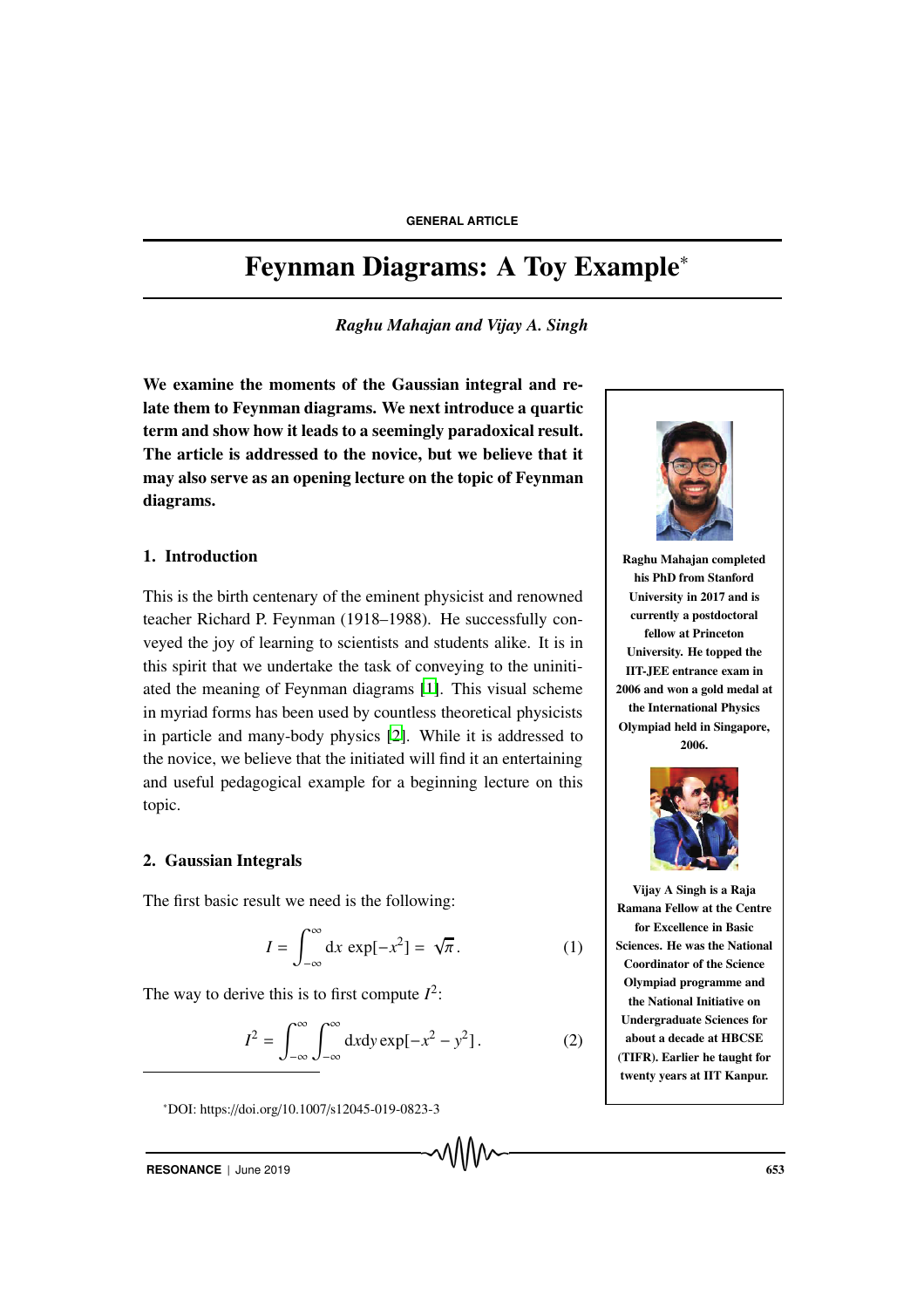Feynman diagrams, Gaussian integral, moments, propagator, asymptotic series.

Now, we note that this is an integral over the plane  $\mathbb{R}^2$ , written **Keywords** in Cartesian coordinates on the plane. We can switch to polar coordinates  $(r, \theta)$ . Remember that  $dxdy = rdrd\theta$ . The integrand does not depend on  $\theta$ , so that integral is trivial. We are left with

$$
I^2 = 2\pi \int_0^\infty r \mathrm{d}r \exp[-r^2]. \tag{3}
$$

We can now do this integral by substitution  $t = r^2$ , and we get the result (1).

We can generalize this slightly to the formula

$$
\int_{-\infty}^{\infty} dx \exp\left[-\frac{a}{2}x^2 + bx\right] = \sqrt{\frac{2\pi}{a}} \exp\left[\frac{b^2}{2a}\right].
$$
 (4)

The Feynman diagrams are a powerful visual tool employed by countless physicists in particle and many-body theory.

The way to derive this is to complete the square in the exponent on the left hand side, and then shift and rescale the integration variable. For convergence, it is necessary that  $a > 0$ , whereas *b* can be any real number. In fact the above formula holds even if *a* and *b* are complex provided the real part of *a* is positive.

# 3. Moment Integrals of the Gaussian

One would also like to compute the integrals

$$
\int_{-\infty}^{\infty} dx \, x^n \exp\left[-\frac{a}{2}x^2\right].
$$
 (5)

We take *n* to be a positive integer. For odd *n*, the integrand is an odd function, and hence the integral is zero. For even *n*, one can use Feynman's favorite differentiate-under-the-integral-sign trick. On the left hand side of (4), taking derivatives with respect to *b* brings down factors of *x*. Thus to get to the integrand in (5), we can take *n* derivatives with respect to *b* in (4), and then set  $b = 0$ . The right hand side of (4) can also be expanded in *b* and contains terms of the form  $(1/k!)(b^2/2a)^k$ . The term we need is the one with  $k = n/2$ . This is the only term that will survive when we take *n* derivatives and set  $b = 0$  (because this term is proportional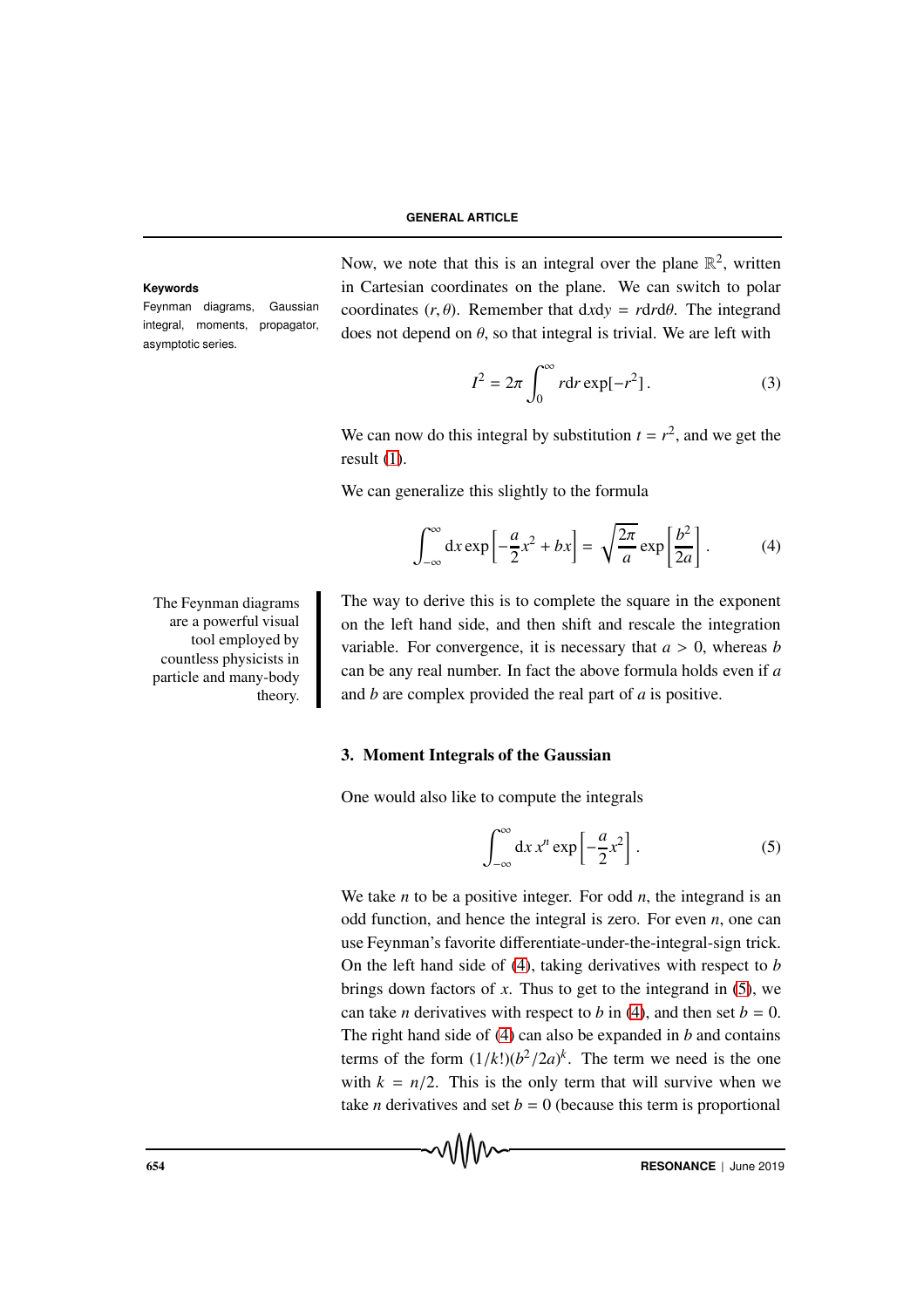to  $b^n$ ). Thus, we see that

$$
\int_{-\infty}^{\infty} dx x^n \exp\left[-\frac{a}{2}x^2\right] = \sqrt{\frac{2\pi}{a}} \frac{d^n}{db^n} \exp\left[\frac{b^2}{2a}\right] \Big|_{b=0}
$$
 (6)  
= 
$$
\sqrt{\frac{2\pi}{a}} \frac{n!}{(n/2)!(2a)^{n/2}}.
$$
 (7)

One would like to think of exp[−*ax*2/2] as a probability density. But as such, it is not properly normalized. The normalization constant is again obtained from (4) by setting  $b = 0$ . So we see that

$$
\frac{\int_{-\infty}^{\infty} dx x^n \exp\left[-\frac{a}{2}x^2\right]}{\int_{-\infty}^{\infty} dx \exp\left[-\frac{a}{2}x^2\right]} = \frac{n!}{(n/2)!(2a)^{n/2}}.
$$
 (8)

Moments like these generalize to so-called 'correlation functions' The evaluation of the in probability theory, or even in quantum field theory.

The answer in (8) can be given the following combinatoric interpretation. Let us place *n* dots on a piece of paper, where *n* is even. These dots are to be thought of as distinct, so one can imagine that each dot has a unique label. The combinatoric problem is: How many ways are there to make *n*/2 pairs out of these *n* dots? The answer is

$$
\binom{n}{2}\binom{n-2}{2}\binom{n-4}{2}\cdots\binom{2}{2}\times\frac{1}{(n/2)!}=\frac{n!}{2^{n/2}(n/2)!}.
$$
 (9)

This is almost (8). We add in a factor of 1/*a* for each pair that we make by hand. Such factors are called 'propagators'. There is one propagator for each edge. To summarize: The combinatoric rule to compute normalized moments is to layout *n* dots (vertices of a graph), then draw edges making pairs of dots. There are many ways to pair up the dots. Each pairing gives us a 'diagram' or a 'graph'. To each diagram, we have to assign a weight. The weight is simply the product of propagators. Each edge gets a propagator, which in our example, is a factor of 1/*a*. Such diagrams are also called 'Feynman diagrams' or 'Feynman graphs' (*Figure* 1). The full answer is given by adding the weights of all the graphs.

moments of the Gaussian integral can be reduced to an enumeration of Feynman diagrams.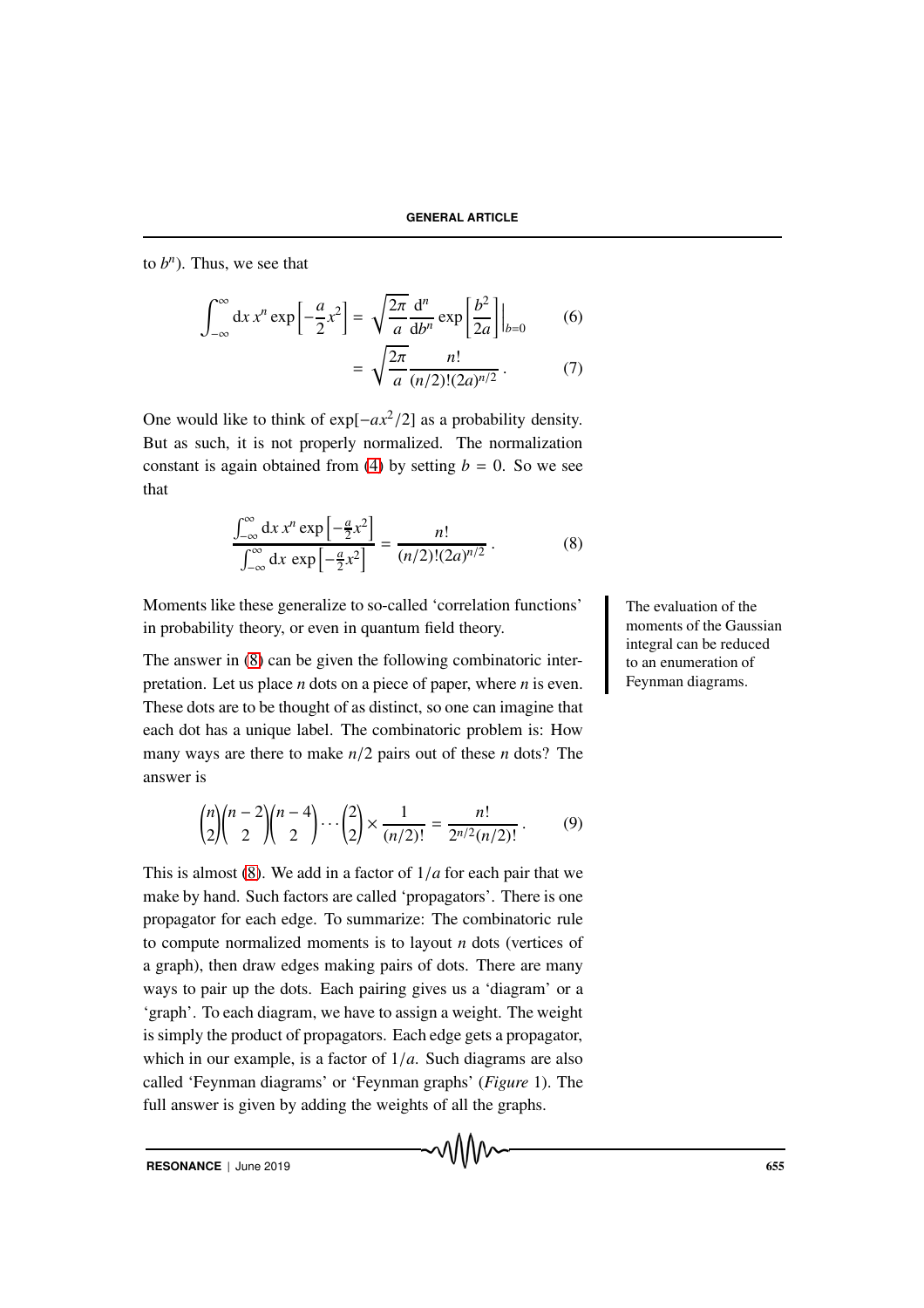Figure 1. Feynman graphs.



For example, if  $n = 4$  we have

$$
\frac{n!}{2^{n/2}(n/2)!} = \frac{4!}{2^2 2!} = \frac{24}{4 \times 2} = 3.
$$
 (10)

The following are the three Feynman graphs:

Each graph has a weight  $1/a^2$ . The full answer is thus  $3/a^2$ .

# 4. Adding Interactions

Integrals such as (5) which only contain quadratic terms in the argument of the exponential are simple. So far, we could evaluate everything exactly. So one might wonder all this combinatoric nonsense is much ado about nothing. But now let us try to compute

$$
\int_{-\infty}^{\infty} dx \, \exp[-ax^2/2 - \lambda x^4]. \tag{11}
$$

Of course if  $\lambda > 0$ , the integrand is highly suppressed at large *x*, and thus the integral is perfectly well-defined. But now we do not have a simple trick as squaring the integral and doing it exactly.

However, we can use our exact results for the Gaussian integrals to make some progress when  $\lambda$  is small. When  $\lambda$  is small, we can simply Taylor expand in  $\lambda$ .

$$
\int_{-\infty}^{\infty} dx \, \exp[-ax^2/2] \left(1 - \lambda x^4 + \frac{\lambda^2 x^8}{2} + \ldots \right). \tag{12}
$$

Now, we can do the integral term by term using (8), since these are just moments of the Gaussian. So we see the utility of Feynman diagrams: If we want to compute the term in the answer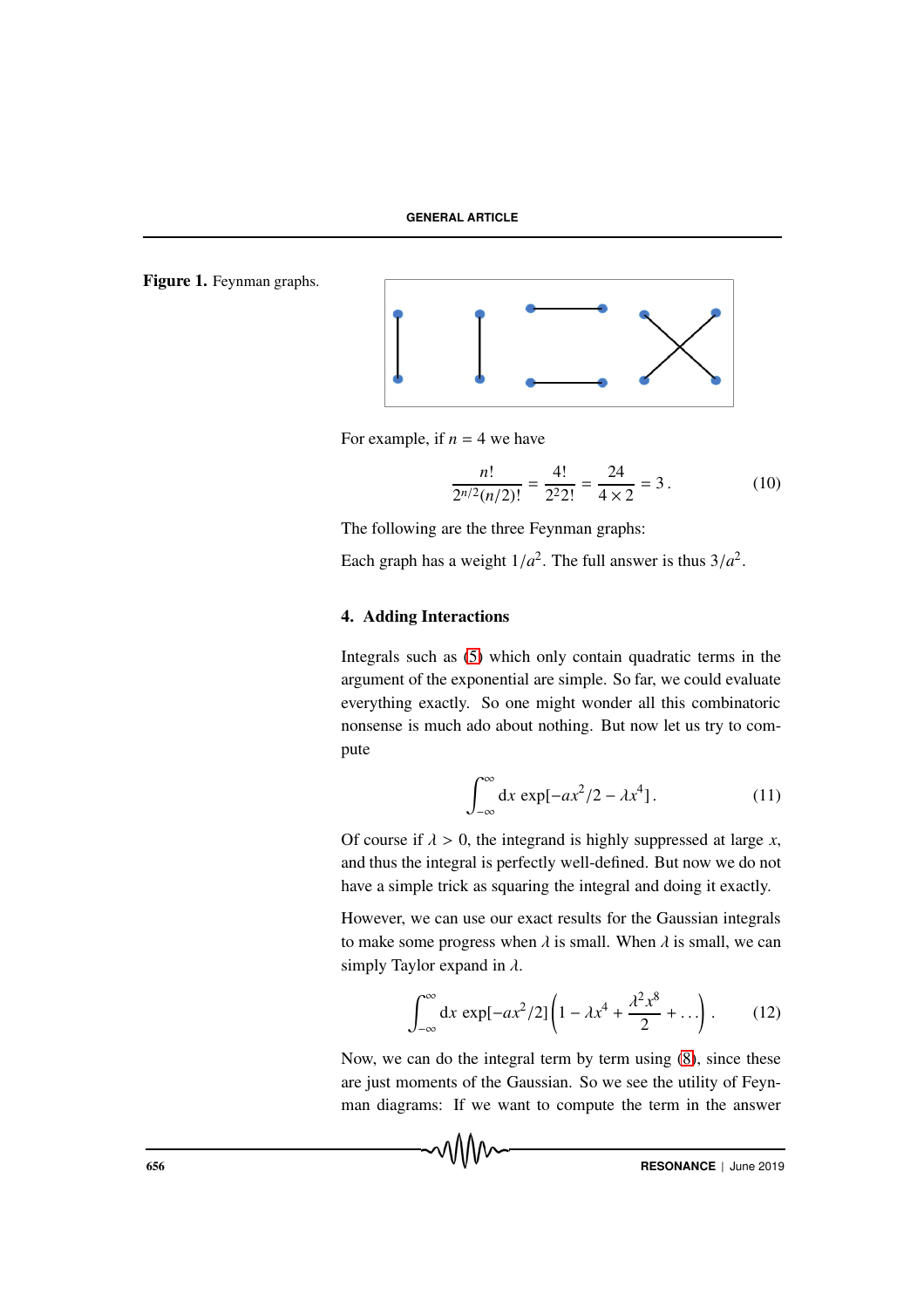proportional to  $\lambda^k$ , we simply compute the  $x^{4k}$  moment of the Gaussian. The 'perturbative' expansion of the integral is thus

$$
\int_{-\infty}^{\infty} dx \, \exp[-ax^2/2 - \lambda x^4] = \sqrt{\frac{2\pi}{a}} \sum_{k=0}^{\infty} \frac{(-\lambda)^k}{k!} \frac{(4k)!}{2^{2k}(2k)!} \frac{1}{a^{2k}}.
$$
\n(13)

Note that we can make a quick dimensional check on our calculation. An examination of the left hand side informs us that the integral must have dimensions of *x*. The term  $\lambda/a^2$  (or its powers) on the right hand side is dimensionless, and the term  $\sqrt{a}$  in the denominator provides the requisite dimension of *x*.

This in brief is Feynman's program. In quantum field theory, one Free particles are starts with an action principle. Making an analogy with the integral (11), we can say that free particles are described by quadratic terms like  $x^2$ . Terms with higher powers, like  $x^4$  represent forces acting between particles. We can also consider other models of force, for example  $x^6$ , etc. The propagator is always the inverse of the quadratic term. When the forces are weak, one can resort to perturbation theory like we did for (11), and hope to get reliable answers. The curious reader is urged to read further [3]. In quantum-electrodynamics, the analog of  $\lambda$  is the fine structure constant  $\alpha (= e^2/(4\pi\epsilon_0 c\hbar)) \approx 1/137 (= 0.0073)$ .

Let us put this to a concrete test. Let us take  $a = 1$  and  $\lambda = 1/137$ . The integral (evaluated numerically) is

$$
\int_{-\infty}^{\infty} dx \, \exp[-x^2/2 - x^4/137] \approx 2.457479067\dots \qquad (14)
$$

Let us also look at the partial sums in (13) as displayed in *Table* 1.

What has gone wrong here? As we keep more and more terms, the answer seems to get better up to order  $\lambda^{15}$ , and then gets worse, and eventually looks like it is diverging. Puzzling. The situation is worse if  $\lambda$  is bigger. The more mathematically inclined reader is encouraged to apply the ratio and root test and convince herself that the radius of convergence of the series on the right hand side of (13) is zero. This is because of the exceptionally large (4*k*)!

described by the quadratic term, whereas the quartic term represents the interaction between particles.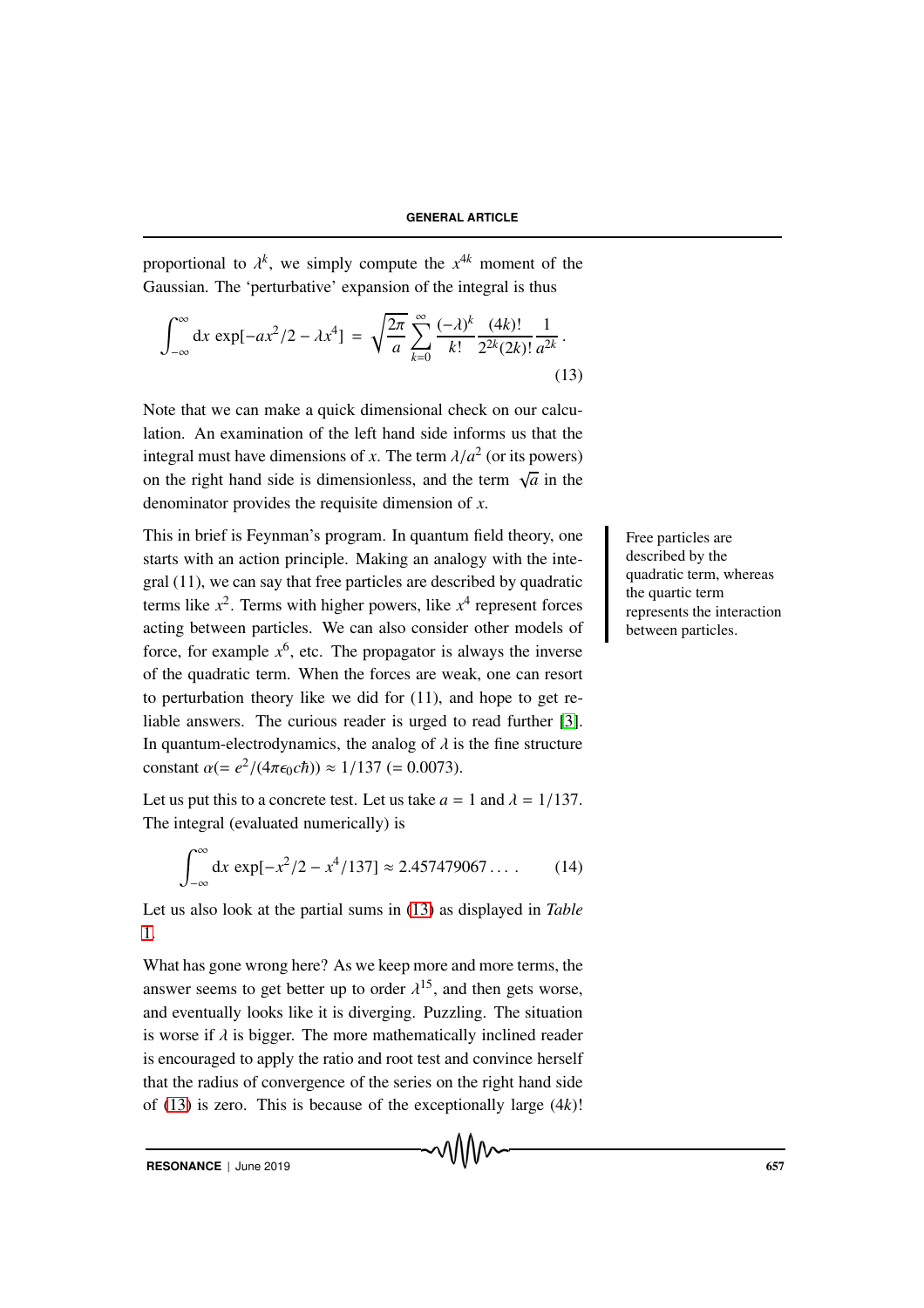Table 1. The partial sum of (13). The series seems to conver up to  $k = 15$ and then seems to veer off wildly. Not all values for *k* are shown. The exact value up to nine decimal places is 2.457479067...

| k              | Partial Sum           |
|----------------|-----------------------|
| 0              | 2.50663               |
| $\mathbf{1}$   | 2.45174               |
| $\overline{2}$ | 2.45875               |
| 3              | 2.45706               |
| 14             | 2.45766               |
| 15             | 2.45717               |
| 16             | 2.45804               |
| 24             | 2.89611               |
| 25             | 1.21399               |
| 26             | 6.12672               |
| 32             | 5195.72               |
| 33             | -19539.2              |
| 34             | 75805.4               |
| 35             | -302849.0             |
| 36             | $1.24516 \times 10^6$ |

in the numerator, which overwhelms everything at large *k*. Such series which diverge but still give us useful approximations to some degree are called 'asymptotic' series [4].

We may ask: Where was the bug? Our derivation of (13) seemed perfectly reasonable. The bug is when we exchanged the sum and the integral after (12). In general, one is not allowed to interchange infinite sums and integrals. We may add that there are related terms to describe the above perturbation series – the saddle point approximation, the stationary phase approximation, and the method of steepest descent. One also encounters it in the WKB method for bound eigenvalues, but a discussion on this lies outside the main focus of this article.

In practice, in actual quantum field theory, even order  $\lambda^1$  calculations are very hard. These are called 1-loop terms. Forget about order  $\lambda^{15}$ . And the first few orders provide an extremely good approximation to physical quantities. For example, consider the anomalous magnetic moment of the electron, which measures

The magnetic moment of the electron is predicted to a very high level of accuracy, and this is a triumph of the use of Feynman diagrams in QED.